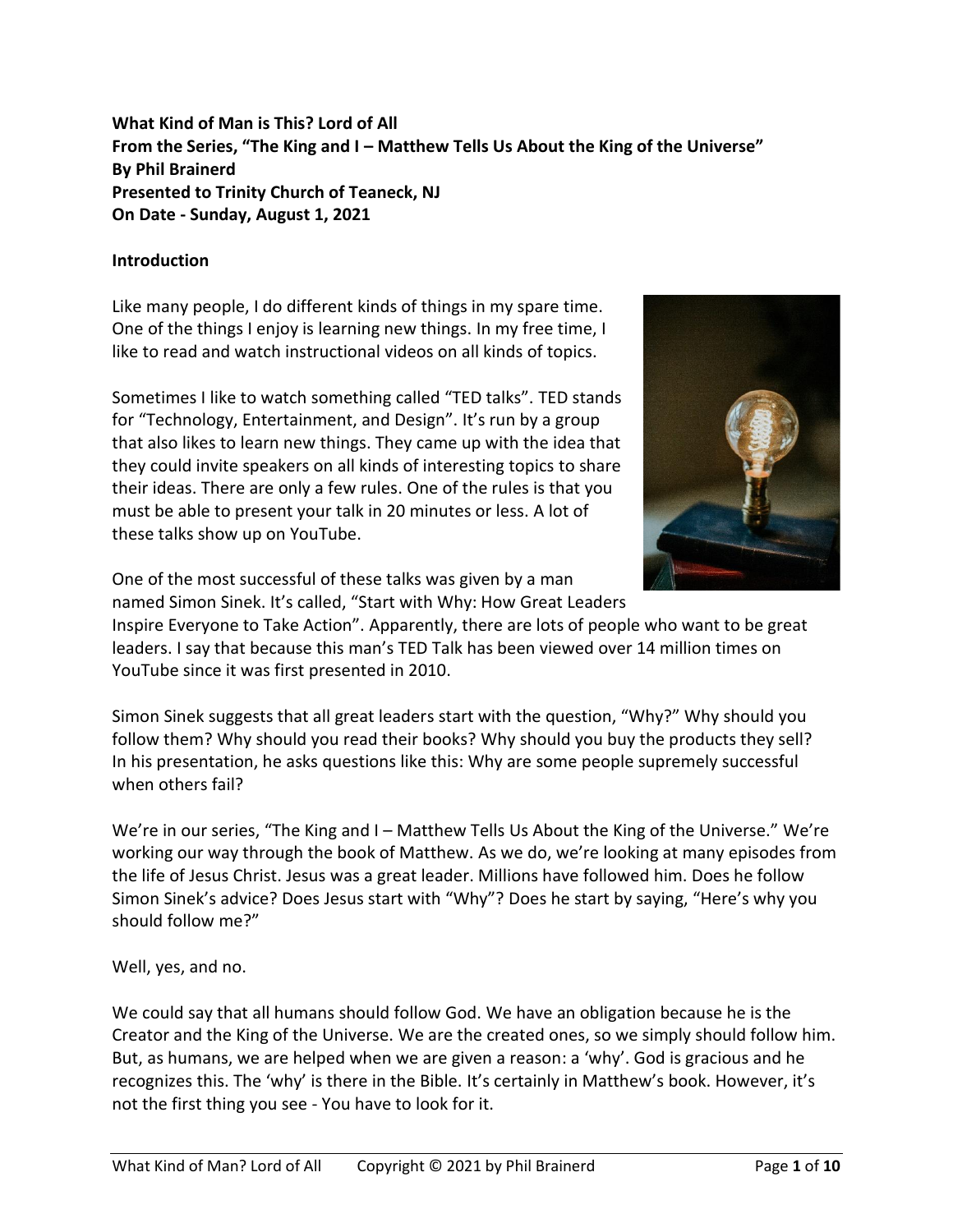A few sessions ago, we started a new sub-series: What Kind of Man Is This? More specifically, what kind of man is Jesus? We started by saying that Jesus is Lord of Life: Biological Life. We moved on to learn that Jesus is Lord of the Machine. The Universe is a big machine. And Jesus sits at the controls.

Today, we will get a short answer to the question, "Why should we follow Jesus?" Because Jesus is Lord of all. Let's read:

14 When Jesus came into Peter's house, he saw Peter's mother-in-law lying in bed with a fever. 15 He touched her hand and the fever left her, and she got up and began to wait on him. 16 When evening came, many who were demonpossessed were brought to him, and he drove out the spirits with a word and healed all the sick. 17 This was to fulfill what was spoken through the prophet Isaiah:

> "He took up our infirmities and bore our diseases."

> > (Matthew 8:14-17)

We learned way back when we started our study of Matthew's book that Matthew had a reason for writing: He met Jesus. Jesus was the Great King, the King of the Universe. Having met Jesus, and having spent three years with him, Matthew now wanted his friends to meet Jesus, too. When he wrote his book, he didn't start with the word, "Why". He knew that he didn't have to use that word. That's because he knew his readers. His first readers, at least the first ones, were members of the Hebrew faith. The reason Matthew didn't need to use the word "Why" is that his readers had that word silently in their minds.

He knew that the Hebrew people lived their lives looking for the Great King, otherwise known as the Messiah. When the Messiah appeared, any faithful Jew would follow him. So, Matthew spends a lot of his time explaining why Jesus is the Messiah. He explains the credentials that Jesus provided to demonstrate who he was.

But the earth is populated by humans. We are all limited. We are all imperfect. We can all be weak at times. We *should* follow Jesus because he is the great King, and the Great King deserves our service. But "should" is sometimes insufficient to overcome our weakness.

So now, Matthew is going to give us something more. He's going to give us three images. Each is described in just a few sentences. With each image, we'll learn more about *why* we want to follow the Great King.

Let's look at them.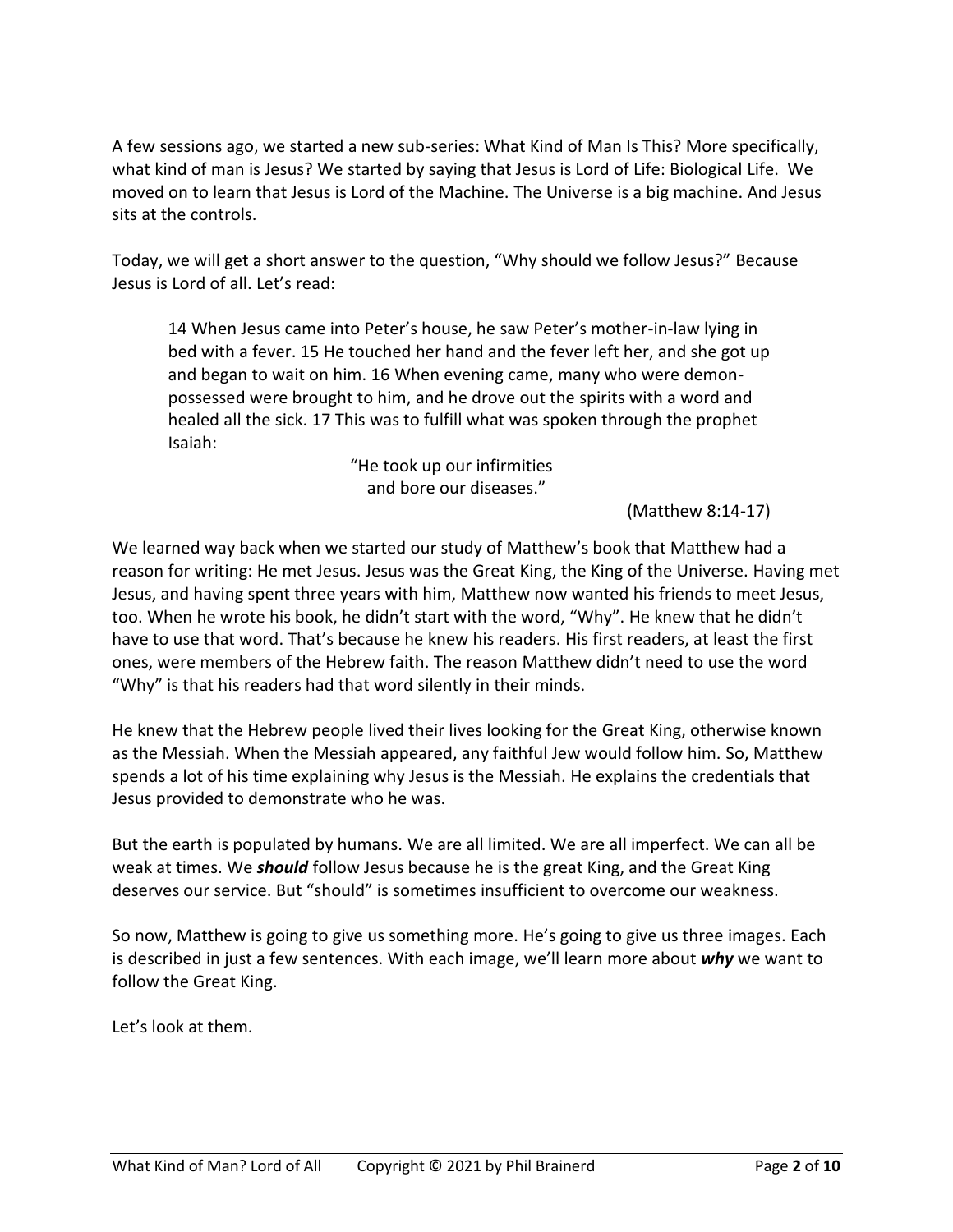## **I. Peter's Mother-in-Law \*(A King with a Heart)**

In the first image, we meet Peter's mother-in-law.

14 When Jesus came into Peter's house, he saw Peter's mother-in-law lying in bed with a fever. 15 He touched her hand and the fever left her, and she got up and began to wait on him. (Matthew 8:14-15)

Peter's home was within walking distance of the mountainside where Jesus presented his great manifesto. So, it was a great place to stop in for a visit. It's a great place for Peter to bring Jesus his other friends. One problem: There is a woman in the house who is sick - Peter's mother-inlaw. To make a long story short, Jesus heals her. And he does so immediately.

What kind of illness does she have? We're only told that she has a fever. We're told that it's so bad, she's bed ridden. Do we need to present a list of all the things that can cause a fever? There are lots! Any time something attacks your body, one defense your body could use is to raise your temperature in an attempt to kill off the attacker. Sometimes your body succeeds. Sometimes your body fails. When it fails, your body has a big problem.

In our last two sessions, we met people who needed to be healed. In each case, we discussed what it would take.

- You would have to find the cause of the problem.
- You would have to remove it.
- You would have to rebuild the damage caused by the problem.

You can look at those last two talks for more detail.

What's important to note is that to this day, doing this is hard. You have to visit a doctor. The doctor will have to look at you. They'll have to draw some blood and maybe hook up some machines. Then, you hope that they have a medication or a therapy that will help. In the best cases, the medication may work right away, and you'll see the fever come down in as little as a few hours - Usually something longer.

### Once again, Jesus did it, he healed the woman, *immediately*.

From this, we learn some things about the "why" of following Jesus. We're reminded of the credentials of Jesus. He once again shows that he is the Lord of biological life. He can do everything needed to heal in an instant. But there's something more.

### **A. Who is this man? A King with a heart.**

What kind of man is this? We learn from this that Jesus is a King with a heart. He cares about people.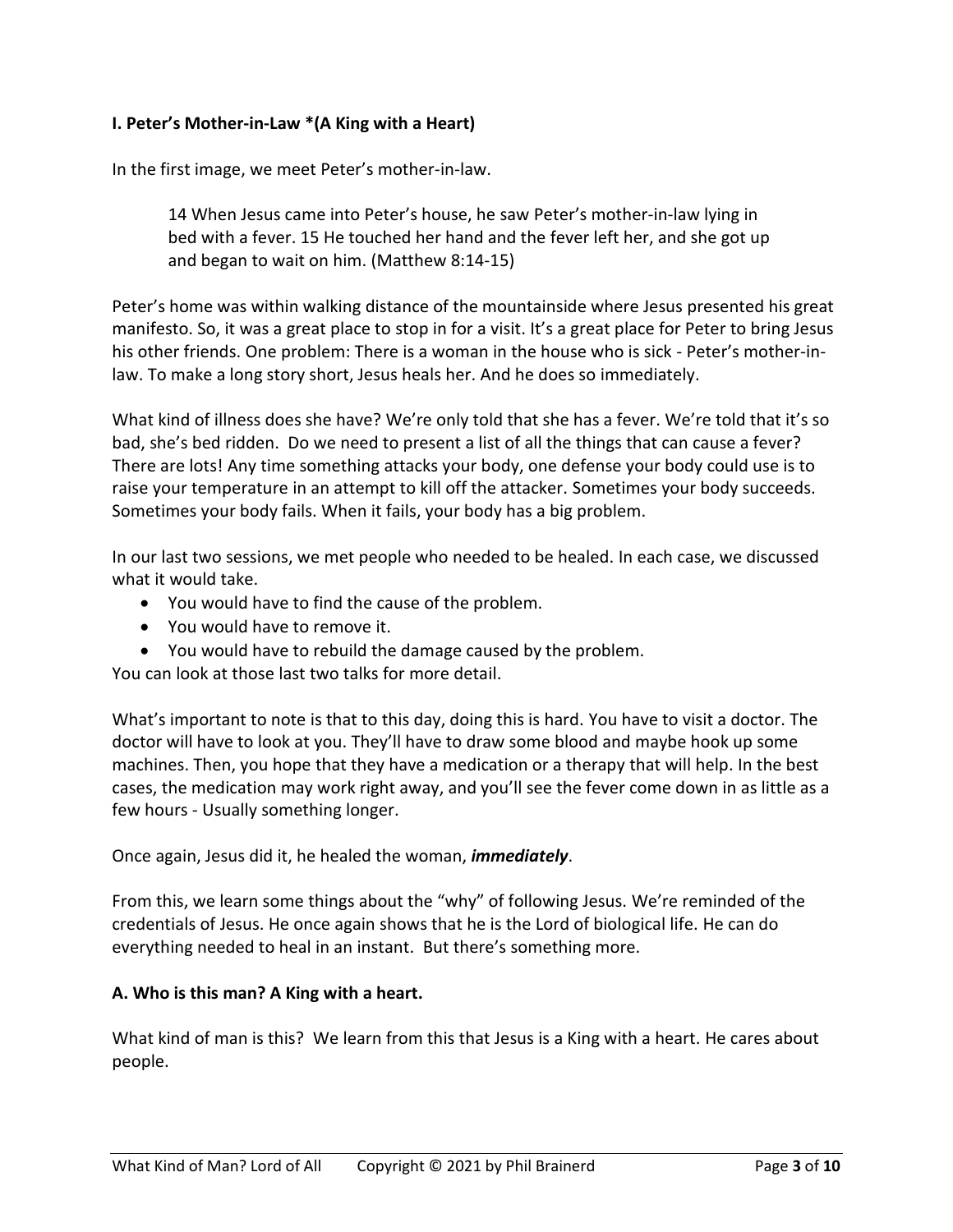Sometimes when teachers cover the passages we've looked at recently, they'll focus on the people involved. In one of the passages (Matthew 8:11), Jesus talked about the great feast of Abraham. That's a great celebration in the future, in the Kingdome of Heaven. Let's imagine that great feast - Let's imagine all the people there.

In our first session of this series, we saw a leper. A leper was an outcast. Leprosy condemned a person to a life of constant distance from other people. Victims of this disease couldn't touch anyone - They couldn't even come close. If you want to imagine a great party, a great feast, the lepers were people who were thrown out of the party. So, lepers were *outcasts* (which literally means "Cast out").

Next, we met the Centurion. He was a foreigner, a non-Jew, a gentile. He had a sick servant who was likely a foreigner, too. Foreigners, it was thought, were not allowed at the great party. They were locked out. They were *excluded*.

Now we meet Peter's mother-in-law. Today, we might tell some mother-in-law jokes on occasion, but normally, Mom is invited to the family gatherings. However, in ancient culture, some men looked down on women. Two centuries before the time of Christ, one ancient Jewish teacher said this: "Thank God that I am not a gentile, a slave, or a woman." Nice guy, huh?

So, women were at the party, but they were hidden. They were *unimportant*. They were to cook the food and raise the children. And otherwise stay quiet.

Jesus was a King with a heart. By healing the leper, Jesus showed us that he is Lord of the *outcast*. By healing the Centurion's servant, Jesus showed us that he is Lord of the *excluded*. By healing Peter's mother-in-law, a woman, Jesus showed us that he is Lord of the *unimportant*.

To further show this, let's look at the way that Jesus healed: We're told that Jesus "…touched her hand…" He didn't have to do that. In the last session we learned that Jesus healed the Centurion's servant without even seeing him. Jesus was nowhere near the Centurion's house. All he had to do was speak and servant was healed. He could have done that here.

But Jesus wanted to do something more. When Jesus healed the leper, we're told that he touched the man. Jesus didn't have to do that either. No one was supposed to touch a leper. That man may have gone years without human contact. So, it wasn't enough to heal his body. Jesus wanted to heal his mind and his heart as well.

Many in that day considered women to be unimportant. Because of that, there might have been others who could help, but who would not go out of their way. Jesus could have done this woman and her family a great favor if he only healed her. When Jesus heard that this woman was so sick, she couldn't get out of bed, Jesus could have said, "What a shame – OK, (snap fingers) she's healed." Instead, he went in to see her. He touched her hand. In doing this, Jesus showed this woman that she was *important* to him.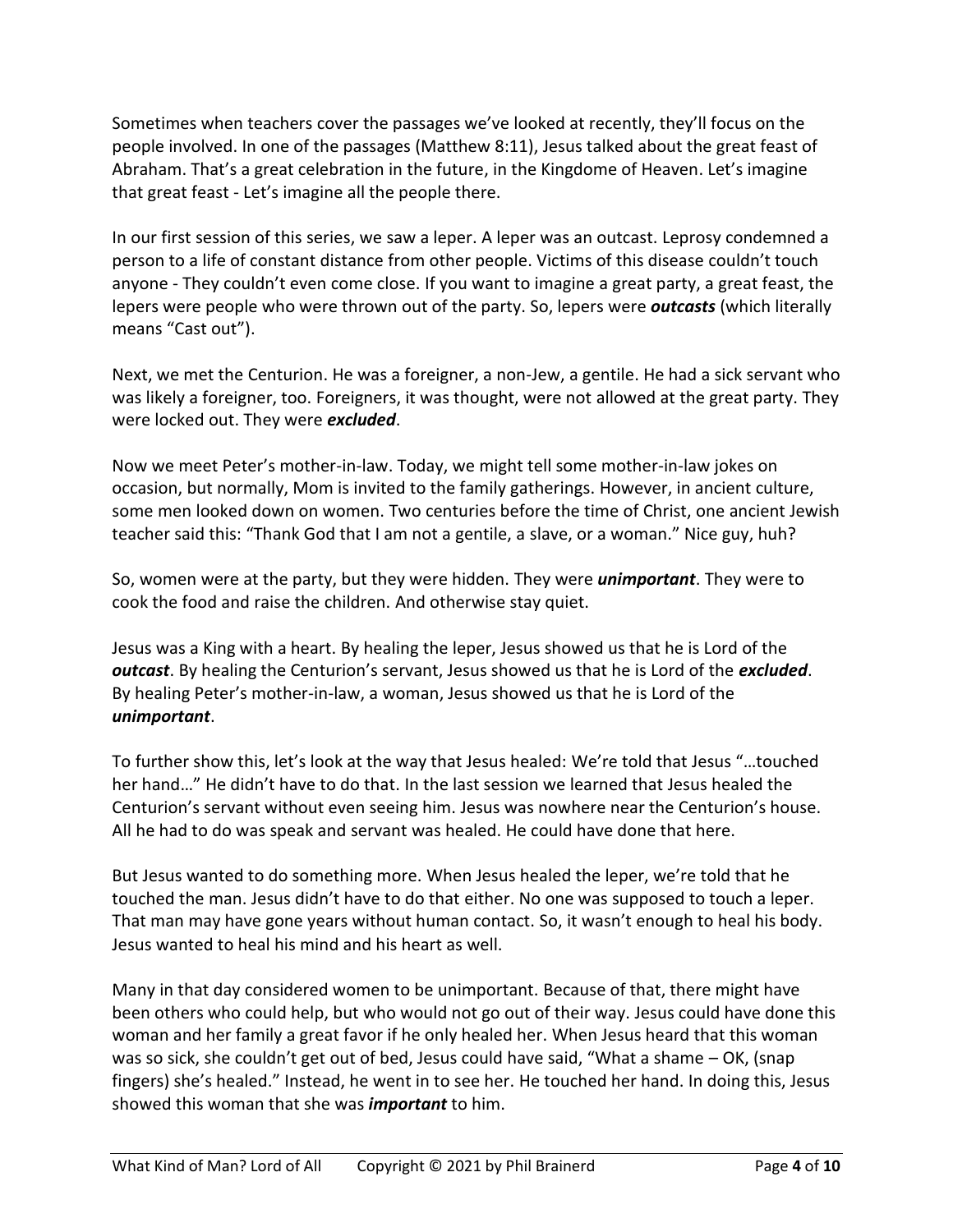So, what kind of man is this? A king with a heart. He is Lord of the outcast. He is Lord of the excluded. He is Lord of the unimportant.

Jesus was very kind to this woman. How did she respond?

"…she got up and began to wait on him. (Matthew 8:15)"

This woman responded by serving Jesus. Now, notice something here. Jesus didn't say, "Hey lady, tell you what. I'll heal you, but I expect some service in return!" No, he didn't do that. He healed her for no other reason than that she was important to him. She responded by serving him.

Why follow Jesus? We could just say, "because you should", and that would be enough. But Jesus offers us more. By healing Peter's mother-in-law, along with the leper and the Centurion's servant, Jesus showed us that he is a king with a heart.

Do you sometimes wish people had a heart? Do you sometimes feel like an outcast? Do you sometimes feel like you are excluded? Do you sometimes feel unimportant?

Jesus is a king with a heart. He cares about the outcast and reaches out to touch them. He calls to the excluded and invites them in to the great celebration. He goes out of his way to encourage the unimportant. He holds their hand.

Why follow Jesus? Because he's a king with a heart.

Matthew could stop there, but he gives us another reason.

# **II. Jesus Drives Out Evil Spirits (Lord of the Invisible World)**

16 When evening came, many who were demon-possessed were brought to him, and he drove out the spirits with a word and healed all the sick. (Matthew 8:16)

Word got out that Jesus was in town. People heard that he could do amazing things. After dinner, a crowd of people showed up - A whole crowd of outcasts, excluded, and unimportant. We're told that Jesus helped them all.

We know that Jesus can heal people, and he'll do more of that in the future. So, we'll leave that group for now. The group we'll discuss at this point are referred to here as the "demon possessed". We meet this group in this passage with just one sentence. We'll meet them again in Matthew's book, so today we'll just discuss them on a high level.

Here's what we'll learn today. What kind of man is this? *He is Lord of the invisible world*.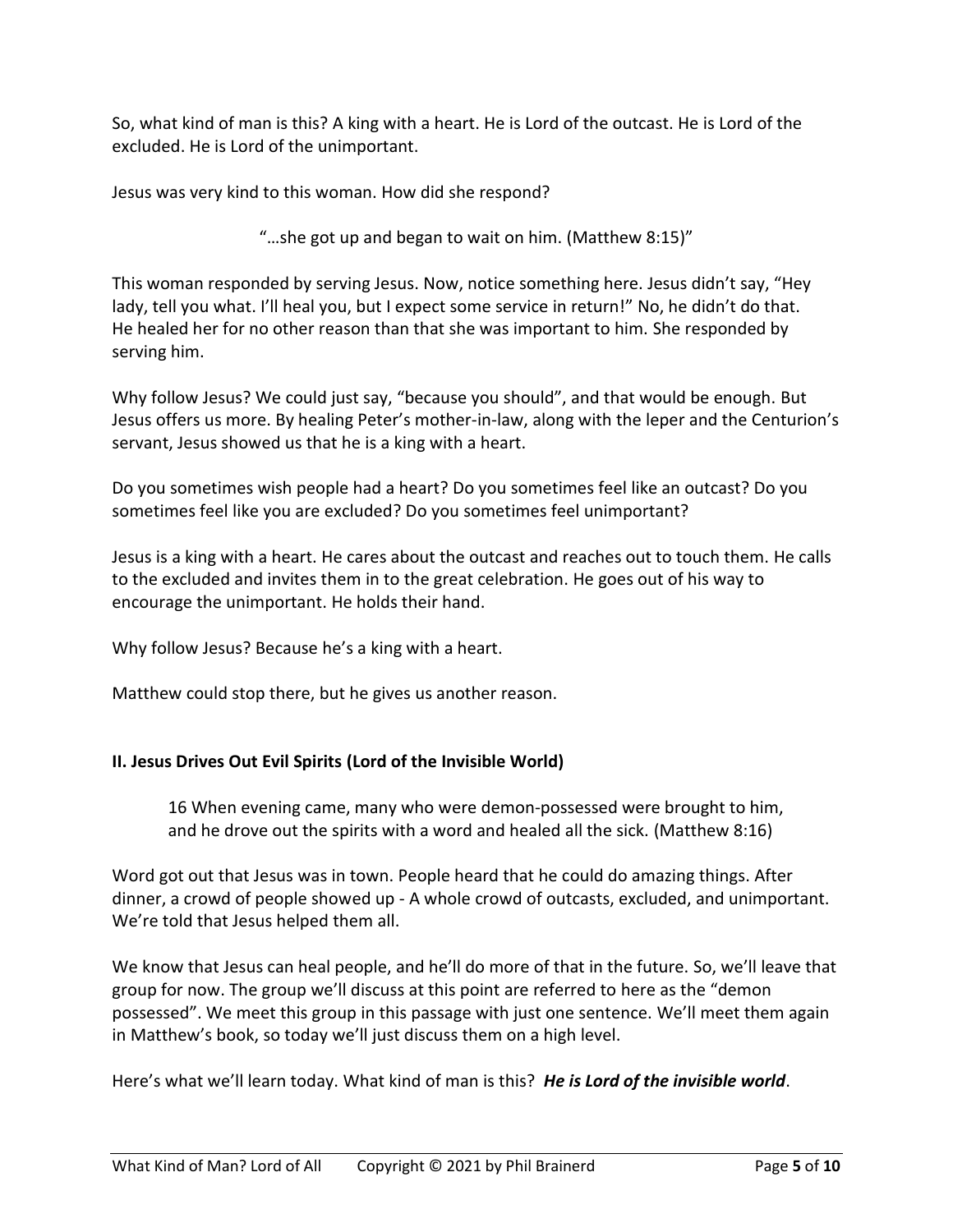In olden days, if people wanted to learn about the world and the universe, they had a very limited set of resources. They had the five senses: Hearing, sight, touch, smell, and taste. That was it. Over the years, we have developed tools that help our five senses. We have telescopes that magnify so we can see stars that would otherwise be too faint. We have microscopes that let us peer into the world of micro-organisms - Things previously to small to be seen. Who knows what our scientists will develop in the future?

But, there's a problem here. There are things in our universe that can never be detected with our five senses. There are things that are made out of a whole different kind of stuff than the normal material of the universe - The stuff of which we are made. They are spirit. Those things are forever invisible to our limited, material, human frames. It doesn't matter how powerful our tools become. We will never see them unless God, who is spirit, chooses to show them to us.

Some prefer to explain those things away. Many don't like the idea of things that 'go bump in the night'. And sometimes strange events do have normal explanations: The wind comes in through a crack in the wall and moves something. The materials of our homes settle over time causing creaking and other sounds.

But there are things that defy our best science. Some of these invisible things are referred to as demons. The Bible says they are very real. More about that in a future talk.

Here's why we don't like to talk about them: *We can't control them.* We don't like things we can't control. We don't like the idea of things that can hurt us, and we have no power to stop them.

Let's look at one aspect of them in our passage.

"…many who were demon-possessed *were brought to him*… (Matthew 8:16)"

There is a phenomenon call "demon possession." Sometimes one of these beings, these spirits from the invisible world, enter a human. When they do, they take control. When someone is demon possessed, the individual no longer has control over where they go. People with this condition had to be brought to Jesus.

Once again, we'll discuss this subject in more detail at a later time, but for now we only need to understand this: Demons represent all the things in the universe:

- That can hurt us.
- That are invisible.
- That otherwise have no explanation
- And which we cannot control.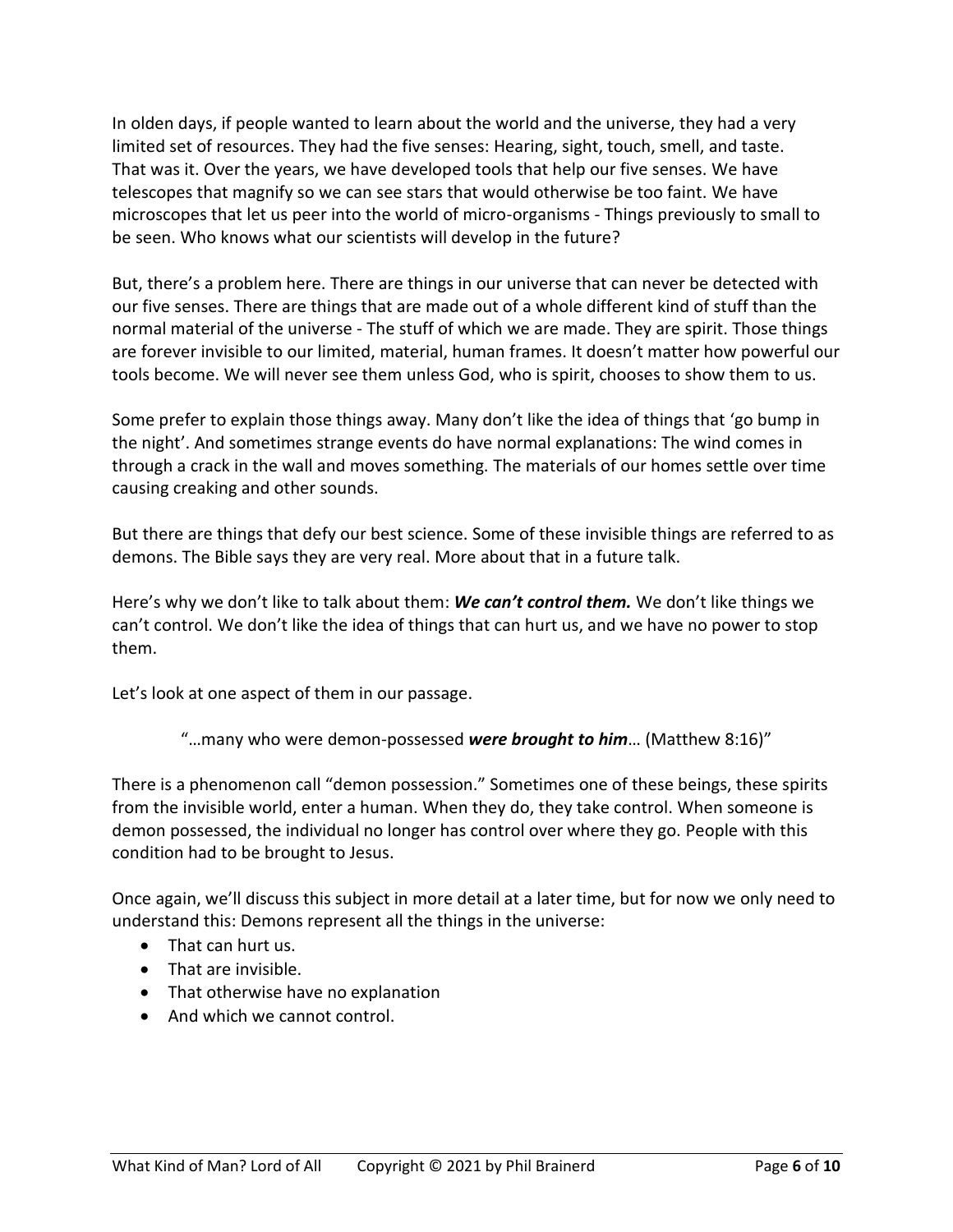But do you know who can control them? Want to hazard a guess? Jesus controls them. We're told, "he drove out the spirits with a word…". Why could he do this? Because he is the Lord of the invisible world.

Do you sometimes feel like you have things in your life that you can't control? Things that can hurt you? Things that you can't explain? Once again, Jesus is the king with a heart. He cares about you. He cares about the fact that your world feels out-of-control.

Why should you follow Jesus? Because he is Lord of the invisible world.

Having shown us these things, Matthew offers us one more reason to follow Jesus.

# **III. Jesus fulfills prophecy (Lord of Time).**

This was to fulfill what was spoken through the prophet Isaiah: "He took up our infirmities and bore our diseases."

(Matthew 8:17)

Ever since Matthew started telling us the story of Jesus, he has included that fact that Jesus fulfills ancient prophecies of the Messiah. We've been looking at those in detail when they've come up, so we won't revisit them right now. For now, let's just be reminded that Hebrew prophets through centuries looked forward to the coming of the great Messiah. They predicted a number of things about this individual.

In this case, the prophet Isaiah, who lived eight centuries before the time of Christ, said that the Messiah would be a healer. In order for a statement made eight centuries in advance to come true, you would need to have total control over all the events that might occur in between.

Jesus has control over those things. Why? What manner of man is this? He is Lord of Time.

Jesus was once asked a question about when he was born. Here's how he answered:

"Very truly I tell you," Jesus answered, "before Abraham was born, I am! (John 8:58)"

When Moses spoke to the burning bush centuries earlier, he asked the name of God. God replied, "I AM". Jesus used that title for himself. He said he was around before Abraham, the father of the Jewish faith. A man who lived over 2,000 years before Jesus.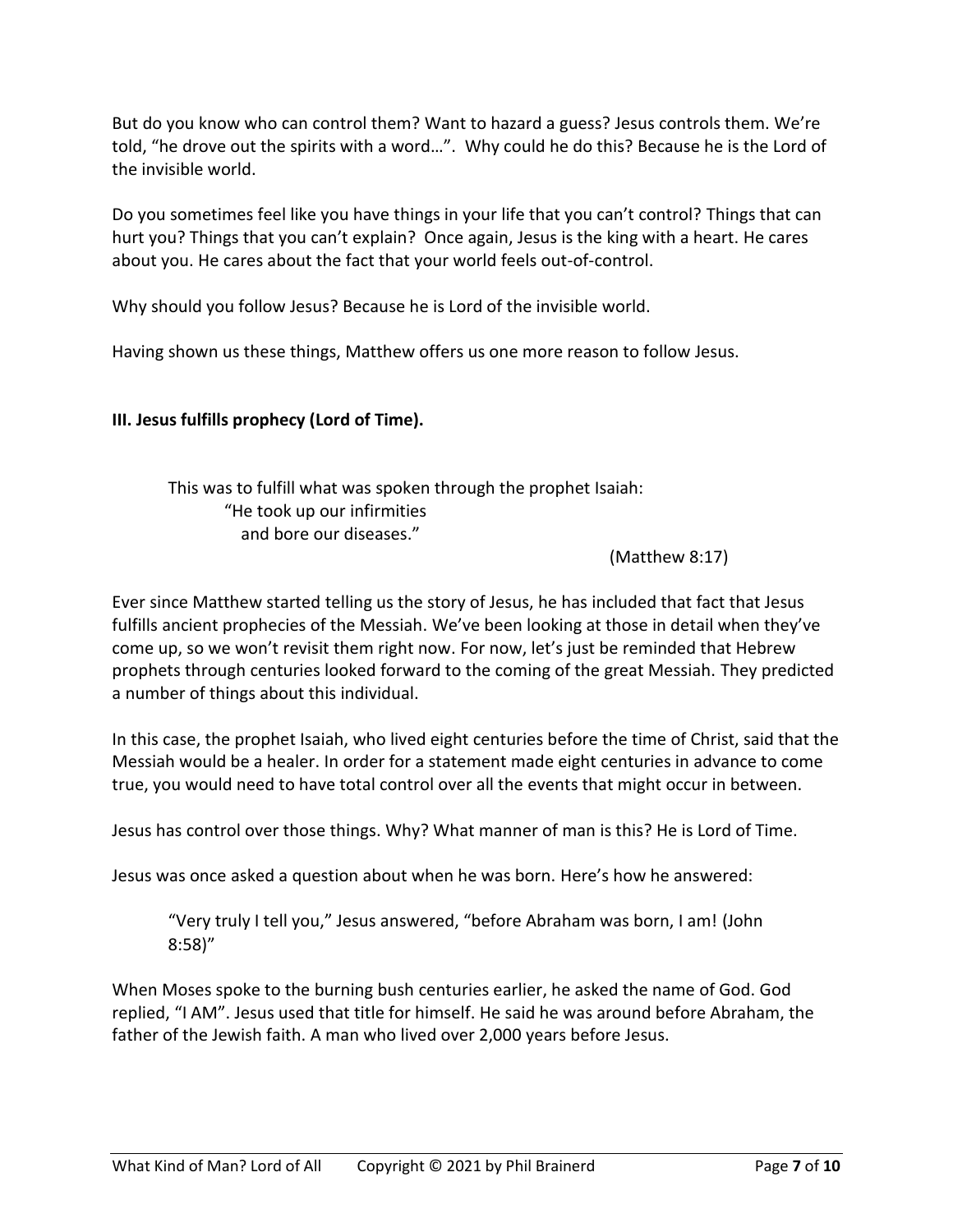Here's what the apostle John said about Jesus.

1 In the beginning was the Word, and the Word was with God, and the Word was God. 2 He was with God in the beginning. 3 Through him all things were made; without him nothing was made that has been made (John 1:1-3)

Friends, Jesus is the Lord of Time. When we talk about all the incredible things Jesus could do when he walked the earth, that's only the beginning. Jesus existed eons before his physical birth. He was there before the creation of the world. In fact, he created the world. He has done incredible things since that time. He will do all the incredible things he's capable of doing in the future. Forever and ever.

Why should you follow Jesus? Because he is Lord of Time.

# **IV. Jesus 'Takes Up' our sinfirmities (Lord of Love)**

As if all this wasn't enough of a "why", there's one final thing that we learn from Isaiah. It tells us more about how Jesus does these amazing things.

"He took up our infirmities and bore our diseases. (Matthew 8:17, emphasis added))"

When Jesus healed people, it was no small thing. We've said that he is Lord of the Machine. The Universe is a great machine, and Jesus sits at the controls. But there's more to fixing things in our Universe than merely turning a knob or pushing a button on the controls of that great machine.

You see, when God created our Universe, it was perfect. All the pieces worked together in perfect harmony to glorify God and fulfill his purposes. But when our ancient parents, Adam and Eve committed the first sin, they created a terrible problem: That sin caused some of the pieces of the universe to break.

Let's look an example. We mentioned earlier that disease often involves little microorganisms attacking us. You know what? Our bodies have all kinds of microbes living there that aren't directly part of our bodily mechanisms. Those little creatures are called our microbiome. We have little creatures in us that help our bodies to operate. They help to break down our food. They produce all kinds of good chemicals that our bodies need to run.

We've said that our bodies have 30 trillion (again, with a "T") cells. Do you know how many microbes live in our microbiome? 100 trillion! The microorganisms that make up our microbiome outnumber the cells that make up our bodies – and by a lot.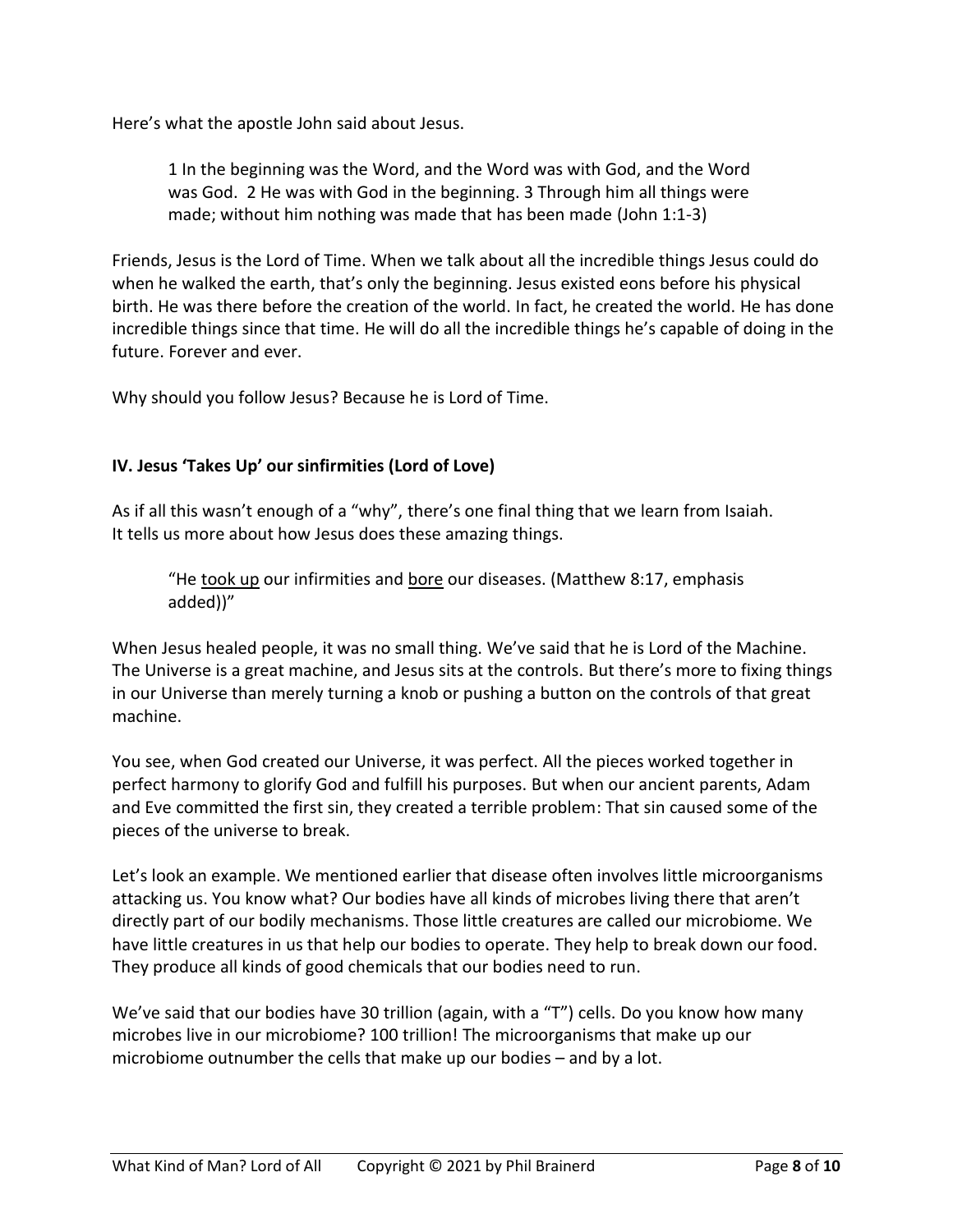You know something else? The microorganisms include things like viruses. That's right: Some viruses are very helpful. But when Adam and Eve committed the first sin, that sin broke something in the fabric of the Universe. It made microorganisms that are designed to help us instead attack us. So now, along with good viruses, we have dangerous viruses. Along with good microorganisms, we have bad microorganisms. Some make us sick. Some can kill us.

In order for Jesus to completely heal, he doesn't just get rid of the bad bugs and fix our broken bodies. He must repair the fabric of the universe that underlies those structures. He must deal with the sin that caused the breakage. So, he doesn't just heal. He "takes up" our infirmities. He "bears" our diseases.

Here's the full passage from Isaiah that Matthew quotes:

4 Surely he took up our pain and bore our suffering, yet we considered him punished by God, stricken by him, and afflicted. 5 But he was pierced for our transgressions, he was crushed for our iniquities; the punishment that brought us peace was on him, and by his wounds we are healed.

(Isaiah 53:4-5)

And here's the core of the matter, stated in a well-known verse:

6 We all, like sheep, have gone astray, each of us has turned to our own way; and the Lord has laid on him the iniquity of us all.

 $(v 6)$ 

Why should you follow Jesus? Because he is the Lord of Love. In order to heal, he did more than merely sit on top of a machine and throw a switch. He did more than touch a leper and hold the hand of a sick woman. The reason that he is the Lord of the outcast and Lord of the excluded and Lord of the unimportant is that he is the Lord of Love. He loved those people so much that he took their sins upon himself. He took up our infirmities and bore our diseases.

Friends, why should you follow Jesus? Because he is the Lord of Love. And he loves each of you the way that he loved all those other people.

Let's pull this all together.